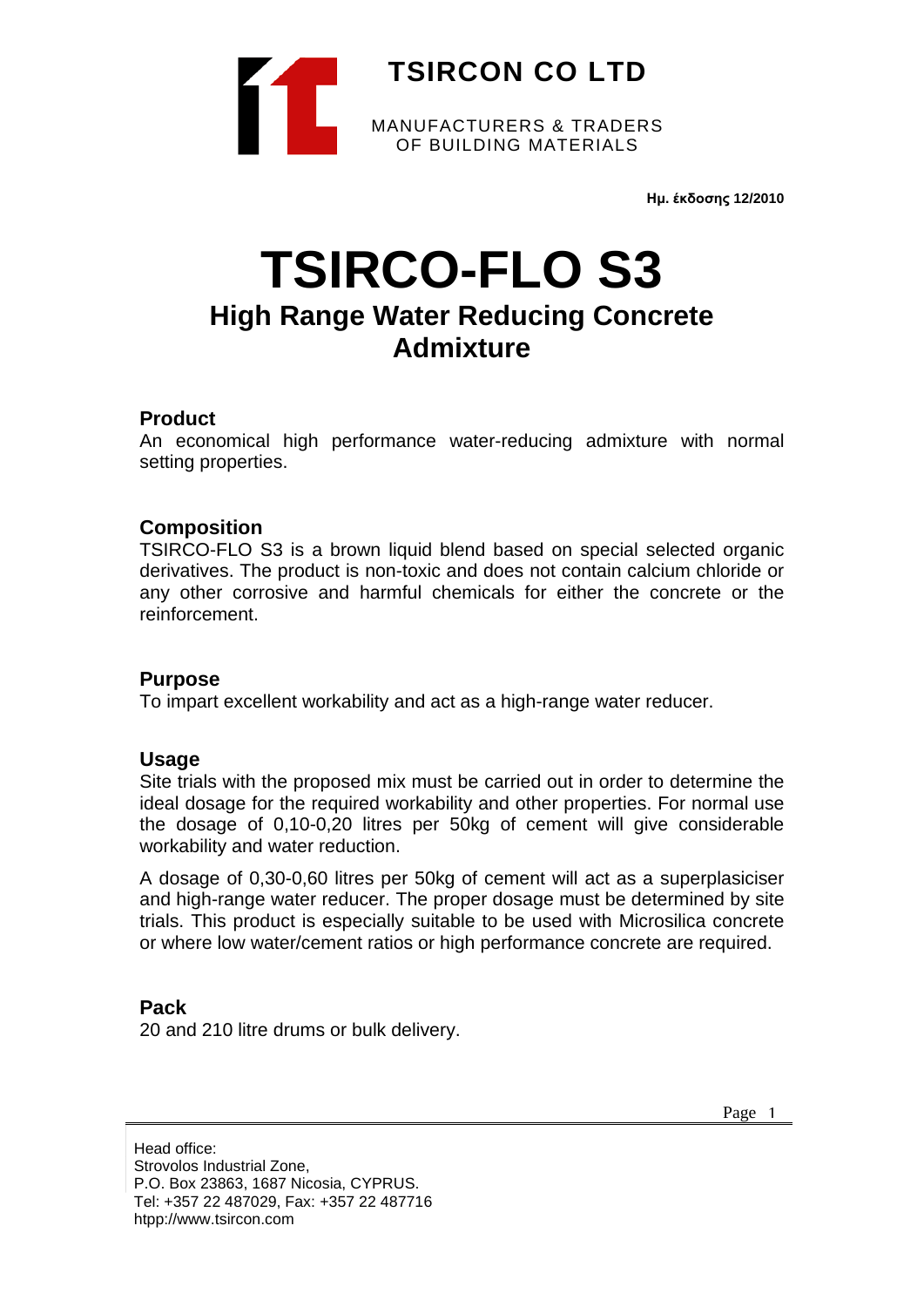

# **Introduction**

TSIRCO-FLO S3 is a blend of specially selected organic derivatives designed to act as a high-range water reducer.

TSIRCO-FLO S3 has the following advantages:

- It is effective and economical as a normal plasticiser at low level of addition.
- It can be used at higher levels of addition of up to 0,60 litre per 50kg of cement to give superplasticising action and high water reduction.
- It is compatible with the other admixtures of the TSIRCO-FLO series provided, they are added separately in the mix.
- It is also compatible with all types of Portland Cement, PFA, Silica Fume and GGBFS.
- Water reduction of up to 15% can be achieved.
- **It improves physical properties of concrete and high ultimate strengths** can be achieved.
- **Increases early strength by up to 35%.**

## **Typical Product Data**

**Physical state:** Brown aqueous solution *Specific Gravity at 20oC:* 1, 20 *Sugar content:* Nil *Application Standards:* EN 934-2:2009 ASTM C 494/C 494M – 99a – Type A and F.

# **Durability**

Concrete incorporating TSIRCO-FLO S3 presents greater durability against concrete not incorporating the admixture.

# **Curing**

Normal curing methods should be applied.

Head office: Strovolos Industrial Zone, P.O. Box 23863, 1687 Nicosia, CYPRUS. Tel: +357 22 487029, Fax: +357 22 487716 htpp://www.tsircon.com

Page 2